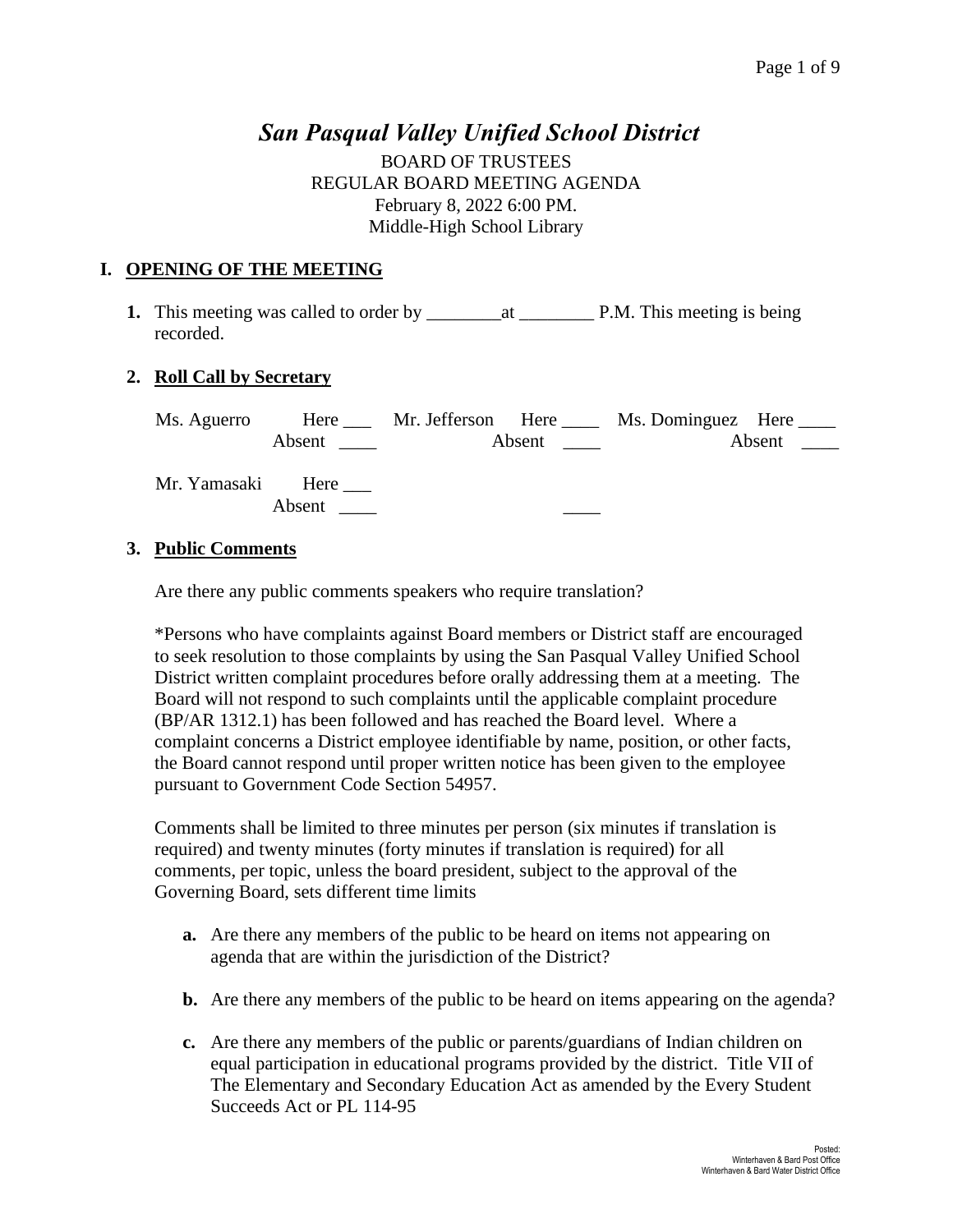#### 1. **Approval of Minutes**

It is recommended that the Board of Trustees approve the minutes of the Regular Board Meeting on 01/18/22

Motion \_\_\_\_\_\_\_\_\_\_ Second \_\_\_\_\_\_\_\_\_\_ Action \_\_\_\_\_\_\_\_\_\_ Ms. Aguerro Aye \_\_\_\_ Mr. Jefferson Aye \_\_\_\_ Ms. Dominguez Aye \_\_\_\_ No \_\_\_ No \_\_ Abstain \_\_\_\_ Abstain \_\_\_ Abstain \_\_\_ Abstain \_\_\_ Mr. Yamasaki Aye \_\_\_\_ No  $\_\_$ Abstain \_\_\_\_

#### 2. **Student Presentations**

- 1. Associated Student Body (ASB) Representative
- 2. High School Student Presentation

#### 3. **Approval of Warrants**

Per EdCode 42631 and SPVUSD BP 3314, it is recommended that the Board of Trustees ratify the January warrants in the amount of \$673,918.78

| Motion       |                           | Second                             | Action ________ |                         |                                  |
|--------------|---------------------------|------------------------------------|-----------------|-------------------------|----------------------------------|
| Ms. Aguerro  |                           | Aye ______ Mr. Jefferson Aye _____ |                 | Ms. Dominguez Aye _____ |                                  |
|              | N <sub>0</sub>            |                                    | N <sub>0</sub>  |                         | N <sub>0</sub>                   |
|              | Abstain                   |                                    | Abstain         |                         | Abstain $\overline{\phantom{a}}$ |
| Mr. Yamasaki | N <sub>0</sub><br>Abstain |                                    |                 |                         |                                  |

#### **CALL TO ORDER PUBLIC HEARING**

Motion to Open Public Hearing Time: Time: Motion Second Action Ms. Aguerro Aye Mr. Jefferson Aye Ms. Dominguez Aye Ms. Dominguez Aye Ms. Dominguez Aye Mo  $No \ \_$ Abstain \_\_\_\_ Abstain \_\_\_ Abstain \_\_\_ Abstain \_\_\_ Mr. Yamasaki Aye \_\_\_\_\_ No \_\_\_\_ Abstain \_\_\_\_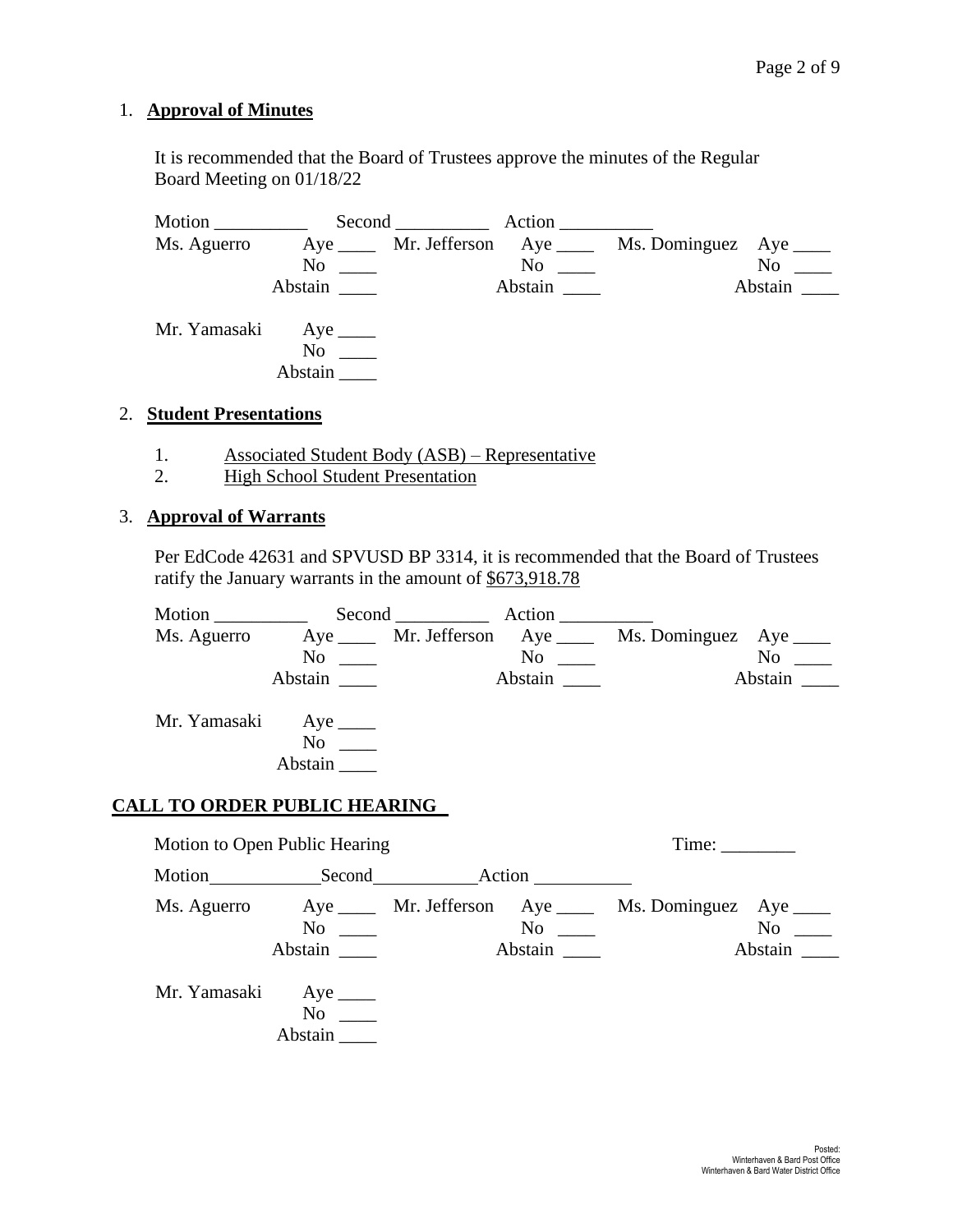1. PUBLIC HEARING: Title VII and Impact Aid. Seeking input from parents of Indian children, tribal officials, the Impact Aid Committee and any other interested persons regarding the development or review of education programs and services allowing for the participation of Indian students on an equal basis in the District.

Pursuant to BP/AR 1270.2, the Memorandum of Understanding between San Pasqual Valley Unified School District and the Quechan Tribe, BP**/**AR 1270.2, and Title VII, the District willensure the equal basis participation of, and trible and parental involvement in the education, of those students who live on federal lands and are claimed for payment under the Title VII of Public Law 103-382. BP/AR 1270.2 were approved by the board on 11.9.21 Copies of the Impact Aid Report 21.22 and the Indian Policy and Procedures are available at the District Office upon request.

We open the floor to Public Comments regarding education programs and services of Indian students at San Pasqual Valley Unified School District; please only speak on this topic:

2. PUBLIC HEARING: A-G Completion Improvement Grant Program California Ed Code 41590. The A-G Completion Improvement Grant Program is hereby established for the purpose of providing additional supports to local educational agencies to help increase the number of California high school pupils, particularly unduplicated pupils, who graduate from high school with A-G eligibility.

The A-G Access/Success Grant/Learning Loss Mitigation Grant: Evaluation amount for every unduplicated pupil enrolled in grades 9 to 12, inclusive, as reported in the California Longitudinal Pupil Achievement Data System for the 2020-21 fiscal year Fall 1 Submission to each local educational agency that is identified by the department pursuant to subdivision (h) as having an overall A-G completion rate of less than 67 percent. These funds are available for expenditure or encumbrance through the 2025-26 fiscal year. A-G Access Grants and A-G Success Grants shall be used for activities that directly support pupil access to, and successful completion of, the A-G course requirements.

A grant recipient shall develop a plan on or before April 1, 2022, describing how the funds received under this section will increase or improve services for unduplicated pupils to improve A-G eligibility, including information about the number of pupils identified for opportunities to retake courses

In order to ensure community and stakeholder input, the plan shall be discussed at this regularly scheduled meeting by the governing board and adopted at the March 8, 2022, regularly scheduled meeting.

We open the floor to Public Comments regarding A-G Completion Improvement Grant Program at San Pasqual Valley Unified School District; please only speak on this topic: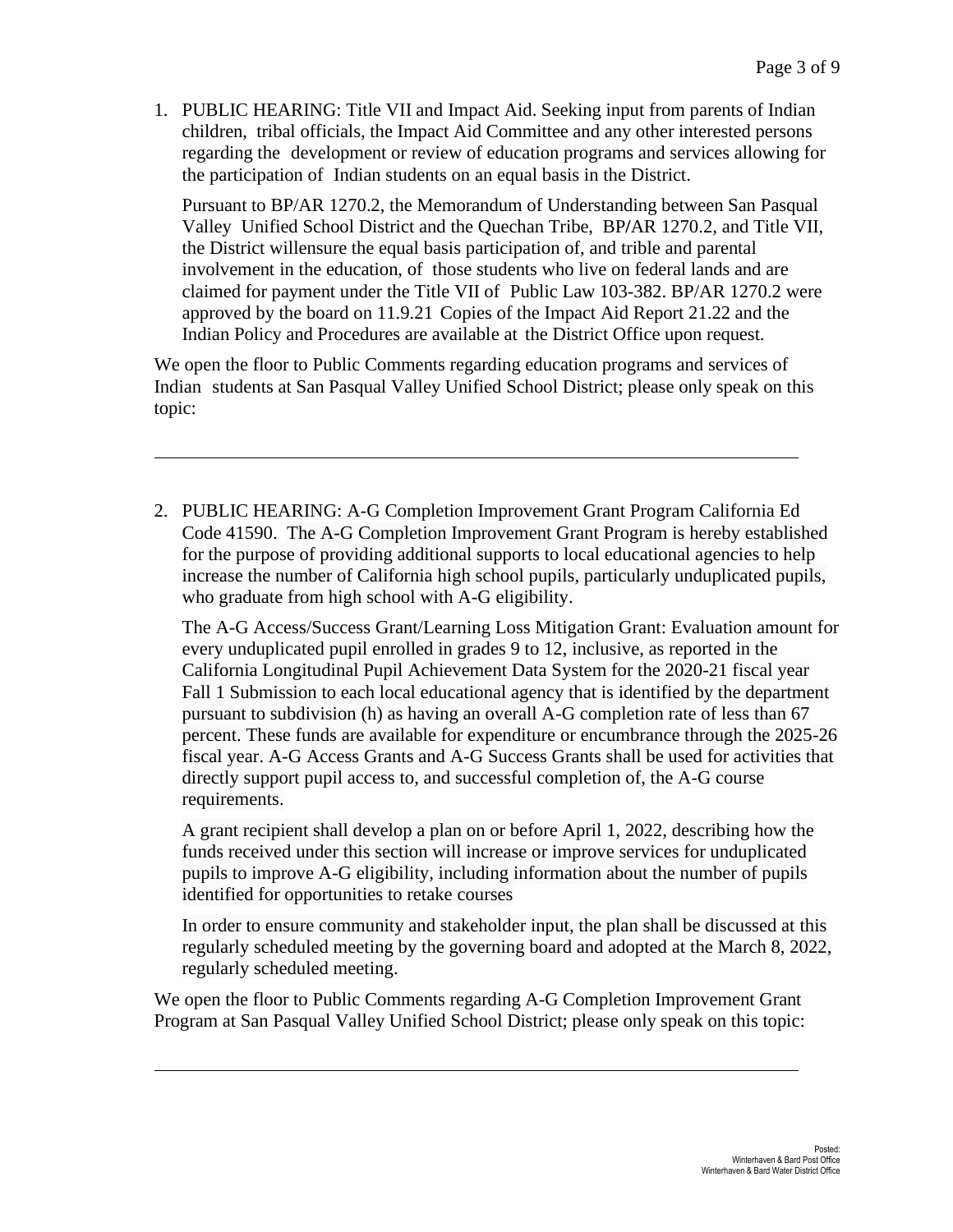Motion to declare the Public Hearing closed

| Motion                 |                                                                                                                                                                                                                                | Second Action |           |                                                           |
|------------------------|--------------------------------------------------------------------------------------------------------------------------------------------------------------------------------------------------------------------------------|---------------|-----------|-----------------------------------------------------------|
| Ms. Aguerro            |                                                                                                                                                                                                                                |               |           | Aye ______ Mr. Jefferson Aye _____ Ms. Dominguez Aye ____ |
|                        | No the set of the set of the set of the set of the set of the set of the set of the set of the set of the set of the set of the set of the set of the set of the set of the set of the set of the set of the set of the set of |               | $No \ \_$ | $No \ \_$                                                 |
|                        | Abstain                                                                                                                                                                                                                        |               | Abstain   | Abstain                                                   |
| Mr. Yamasaki Aye _____ | No<br>Abstain                                                                                                                                                                                                                  |               |           |                                                           |
|                        | Upon the Motion, the Public hearing is closed at ________________________________                                                                                                                                              |               |           | <b>PM</b>                                                 |

# **3. PRESENTATIONS**

## **II. CONSENT ITEMS**

- 1. Training/Travel: 2022 Annual CASBO Conference SAFE Credit Union Convention Center, Sacramento, CA
- 2. Memorandum of Understanding (MOU) Between San Pasqual Valley USD and Imperial County Workforce Development Board

| Motion       |                 | $Second$ <sub>_______________</sub> | Action  |                                                         |                |
|--------------|-----------------|-------------------------------------|---------|---------------------------------------------------------|----------------|
| Ms. Aguerro  |                 |                                     |         | Aye _____ Mr. Jefferson Aye ____ Ms. Dominguez Aye ____ |                |
|              | $\rm No$ $\_\_$ |                                     | No      |                                                         | N <sub>0</sub> |
|              | Abstain         |                                     | Abstain |                                                         | Abstain        |
| Mr. Yamasaki | Aye $\_\_\_\_\$ |                                     |         |                                                         |                |
|              | N <sub>0</sub>  |                                     |         |                                                         |                |
|              | Abstain         |                                     |         |                                                         |                |

# **III. MONTHLY REPORTS**

- 1. San Pasqual Teachers Association (SPTA) Ms. Jennifer Wallace
- 2. California School Employees Association (CSEA) Ms. Luz Sarabia-Grossenburg
- 3. Special Education Dr. Thien Hoang
- 4. Elementary School Mr. Ruben Gonzalez
- 5. Middle School Ms. Mary Kay Monson
- 6. Technology Mr. Jesse Moe
- 7. Director of Facilities and Operations Mr. Jorge Munoz
- 8. Transportation Coordinator Mr. Robert Mattson
- 9. Business Services Ms. Kish Curtis
- 10. Superintendent/Bill Manes-Adult Education Principal Dr. Katrina Johnson-León a. LCAP
- 11. School Board

# **IV. UNFINISHED BUSINESS**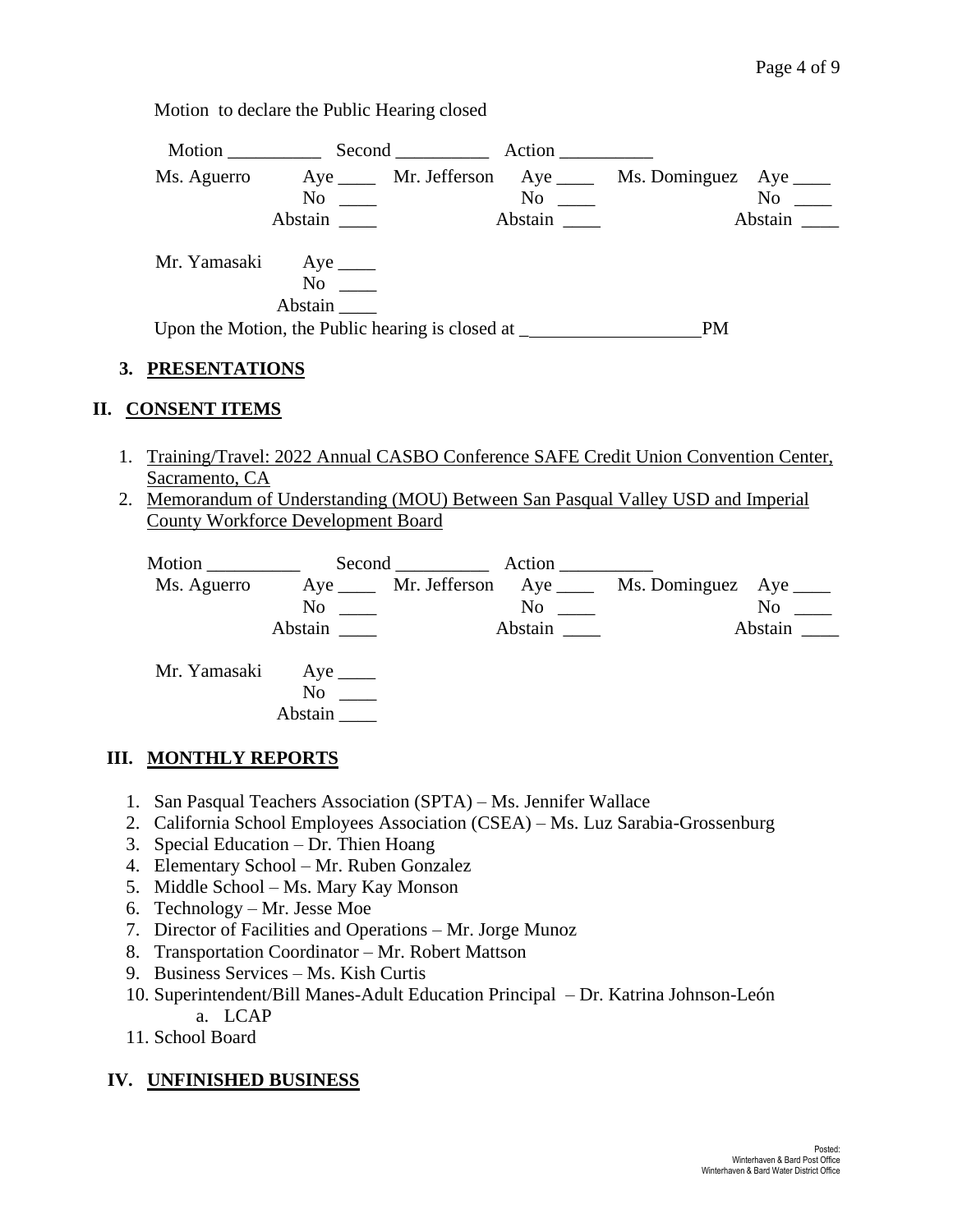# **V. INFORMATION ITEMS**

- 1. San Pasqual Valley Unified School District 2021-22 First Interim Positive Certification
- 2. Wilkinson Hadley King & Co General Information Regarding Audit and Extension Request Approval
- 3. Superintendent accepted resignation/retirement from:
	- i. Elementary School Principal
	- ii. Student Behavior Alternative Discipline Specialist
- 4. The District Released a Probationary Employee Bus Driver and Student Health Aide
- 5. Williams Quarterly Report No Complaints

# **VI. NEW BUSINESS**

| 1. 2021-2022 Comprehensive School Safety Plan – San Pasqual Valley Middle School |                              |  |         |                                                                                      |                      |  |
|----------------------------------------------------------------------------------|------------------------------|--|---------|--------------------------------------------------------------------------------------|----------------------|--|
|                                                                                  |                              |  |         |                                                                                      |                      |  |
|                                                                                  | $No \_$<br>Abstain           |  | Abstain | Ms. Aguerro Aye ____ Mr. Jefferson Aye ____ Ms. Dominguez Aye ____                   | $No \_$<br>Abstain   |  |
| Mr. Yamasaki Aye                                                                 | $No \ \_$<br>Abstain         |  |         |                                                                                      |                      |  |
| <b>School District</b>                                                           |                              |  |         | 2. 2021-2022 2022-2023 Comprehensive School Safety Plan - San Pasqual Valley Unified |                      |  |
|                                                                                  |                              |  |         |                                                                                      |                      |  |
|                                                                                  | $No \_$<br>Abstain           |  | Abstain | Ms. Aguerro Aye _____ Mr. Jefferson Aye _____ Ms. Dominguez Aye ____                 | $No \_$<br>Abstain   |  |
| Mr. Yamasaki Aye ______                                                          | $No \ \_$<br>Abstain         |  |         |                                                                                      |                      |  |
|                                                                                  |                              |  |         | 3. 2021-2022 Comprehensive School Safety Plan – San Pasqual Valley High School       |                      |  |
|                                                                                  |                              |  |         |                                                                                      |                      |  |
|                                                                                  | $No \ \_$<br>Abstain _______ |  | Abstain | Ms. Aguerro Aye _____ Mr. Jefferson Aye _____ Ms. Dominguez Aye ____                 | $No \ \_$<br>Abstain |  |
| Mr. Yamasaki Aye                                                                 | No<br>Abstain                |  |         |                                                                                      |                      |  |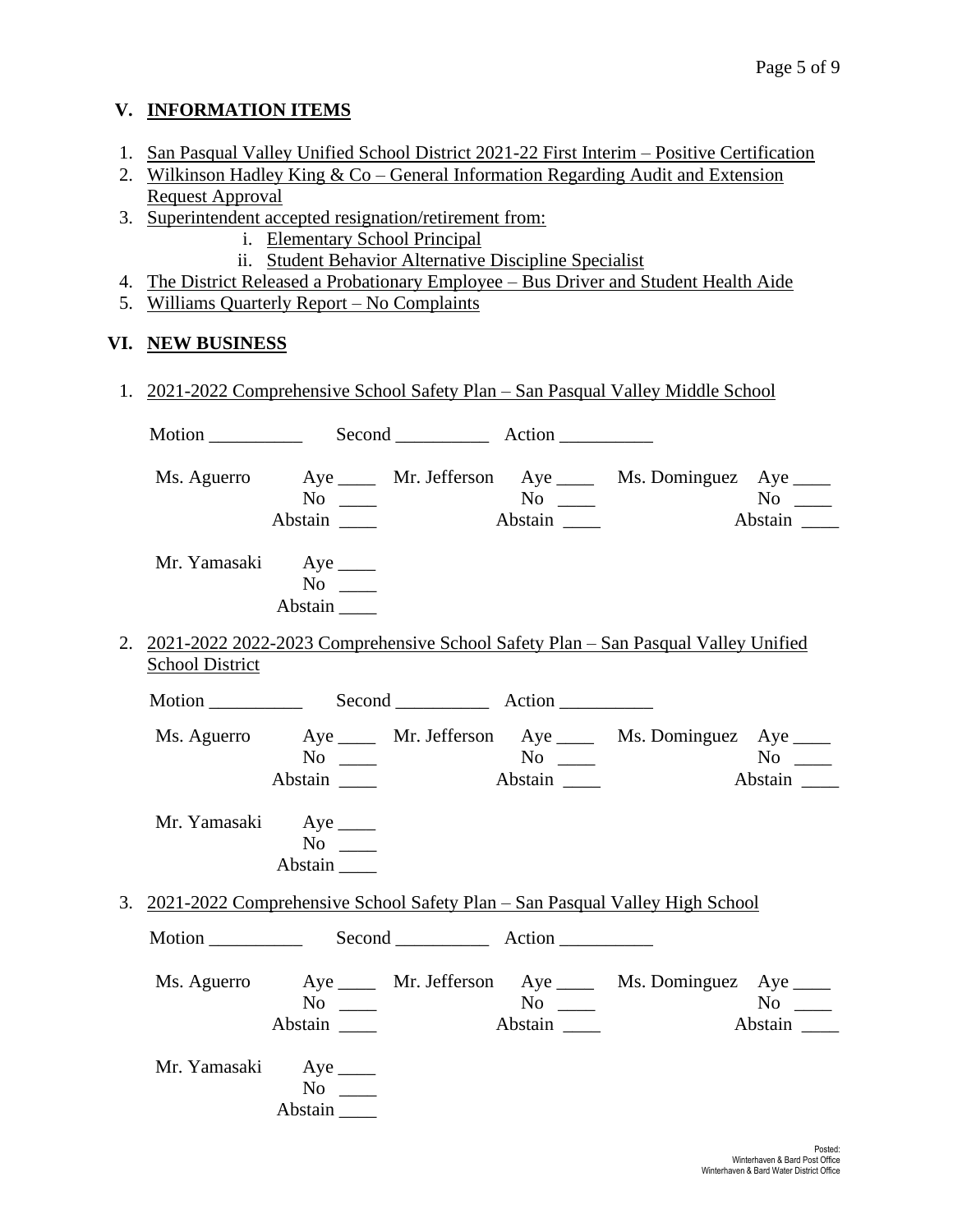4. Approve Advertising for Provisional Appointment, Set Special Board Meeting to Approve Provisional Board Member and Choose Two Board Members to Sit on Committee with Superintendent to Review Applicants

|                               | $No \ \_$                                       |                                        | Ms. Aguerro Aye _____ Mr. Jefferson Aye _____ Ms. Dominguez Aye ____                    |                             |
|-------------------------------|-------------------------------------------------|----------------------------------------|-----------------------------------------------------------------------------------------|-----------------------------|
|                               | Abstain _______                                 |                                        |                                                                                         | Abstain                     |
|                               | Mr. Yamasaki Aye ______<br>$No \ \_$<br>Abstain |                                        |                                                                                         |                             |
|                               |                                                 |                                        | 5. Supplement to the Annual Update to the 2021–22 Local Control and Accountability Plan |                             |
|                               |                                                 |                                        |                                                                                         |                             |
| Ms. Aguerro                   | $No \ \_$<br>Abstain _______                    | $N^{\rm o}$ $\qquad \qquad$<br>Abstain | Aye _____ Mr. Jefferson Aye ____ Ms. Dominguez Aye ____                                 | Abstain                     |
| Mr. Yamasaki Aye              | $No \_$<br>Abstain                              |                                        |                                                                                         |                             |
| February                      |                                                 |                                        | 6. Board Member Compensation for Members Absent During Board Meetings in                |                             |
|                               |                                                 |                                        |                                                                                         |                             |
|                               | $No \ \_$<br>Abstain ________                   |                                        | Ms. Aguerro Aye _____ Mr. Jefferson Aye ____ Ms. Dominguez Aye ____                     | $\overline{N}$ o<br>Abstain |
| Mr. Yamasaki Aye              | $No \ \_$<br>Abstain                            |                                        |                                                                                         |                             |
| VII. BOARD COMMENTS           |                                                 |                                        |                                                                                         |                             |
| VIII. ITEMS FOR FUTURE AGENDA |                                                 |                                        |                                                                                         |                             |
|                               |                                                 |                                        |                                                                                         |                             |
|                               |                                                 |                                        |                                                                                         |                             |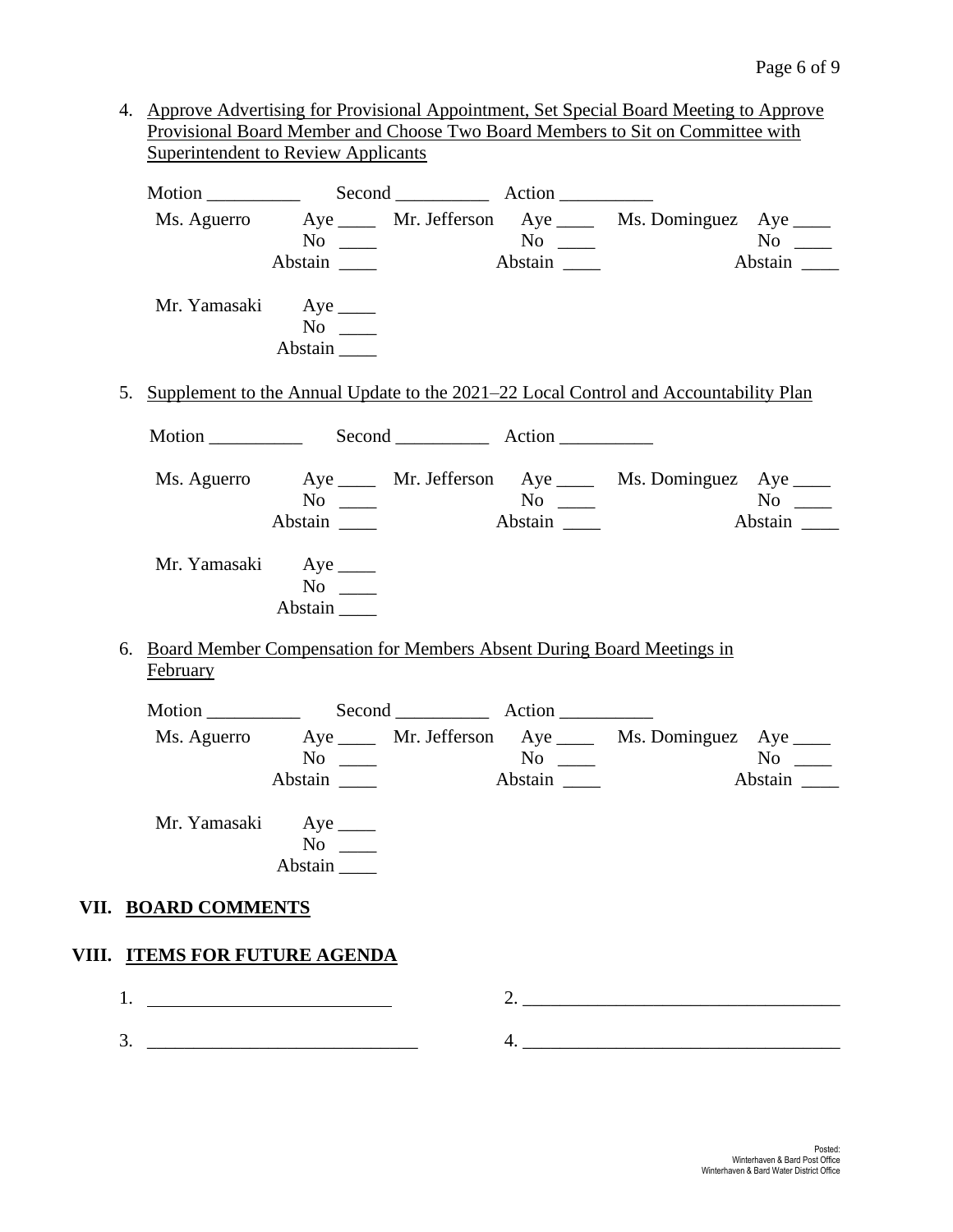### **IX. CLOSED SESSION** Time: \_\_\_\_\_\_P.M.

| Motion       |                                              | Second | Action                                      |                          |                                                                                                                                                                                                                               |
|--------------|----------------------------------------------|--------|---------------------------------------------|--------------------------|-------------------------------------------------------------------------------------------------------------------------------------------------------------------------------------------------------------------------------|
| Ms. Aguerro  |                                              |        |                                             | Ms. Dominguez Aye ______ |                                                                                                                                                                                                                               |
|              | No                                           |        | $\overline{N_{0}}$ $\overline{\phantom{0}}$ |                          | No note that the set of the set of the set of the set of the set of the set of the set of the set of the set of the set of the set of the set of the set of the set of the set of the set of the set of the set of the set of |
|              | Abstain                                      |        | Abstain                                     |                          | Abstain                                                                                                                                                                                                                       |
| Mr. Yamasaki | Aye $\_\_\_\_\$<br>N <sub>0</sub><br>Abstain |        |                                             |                          |                                                                                                                                                                                                                               |

### 3. **CONFERENCE WITH LABOR NEGOTIATOR (Superintendent) – Pursuant to Government Code 54957.6**

#### 4. **PERSONNEL MATTERS – Pursuant to Government Code 54957**

- a. Part Time Cafeteria Worker to Full Time Cafeteria Worker, Kristina Frazier
- b. Native American Tutor to Special Education Paraprofessional, Garbriela Sanders
- c. Special Education Paraprofessional
- d. Temporary Clerical Clerk

#### 5. **PUBLIC EMPLOYEE DISCIPLINE/DISMISSAL/RELEASE – Pursuant to Government Code 54957**

### **X. RECONVENE Time: \_\_\_\_\_\_ P.M.**

| Motion $\qquad \qquad$ |                           | $Second$ <sub>______________</sub>    | Action                    |                          |                           |
|------------------------|---------------------------|---------------------------------------|---------------------------|--------------------------|---------------------------|
| Ms. Aguerro            | N <sub>0</sub><br>Abstain | $Aye$ _____ Mr. Jefferson $Aye$ _____ | N <sub>0</sub><br>Abstain | Ms. Dominguez Aye ______ | N <sub>o</sub><br>Abstain |
| Mr. Yamasaki           | N <sub>0</sub><br>Abstain |                                       |                           |                          |                           |

During the Executive Session of the Regular Board Meeting on February 8, 2022, the Board took the following reportable action:

#### 1. **CONFERENCE WITH LABOR NEGOTIATOR (Superintendent) – Pursuant to Government Code 54957.6**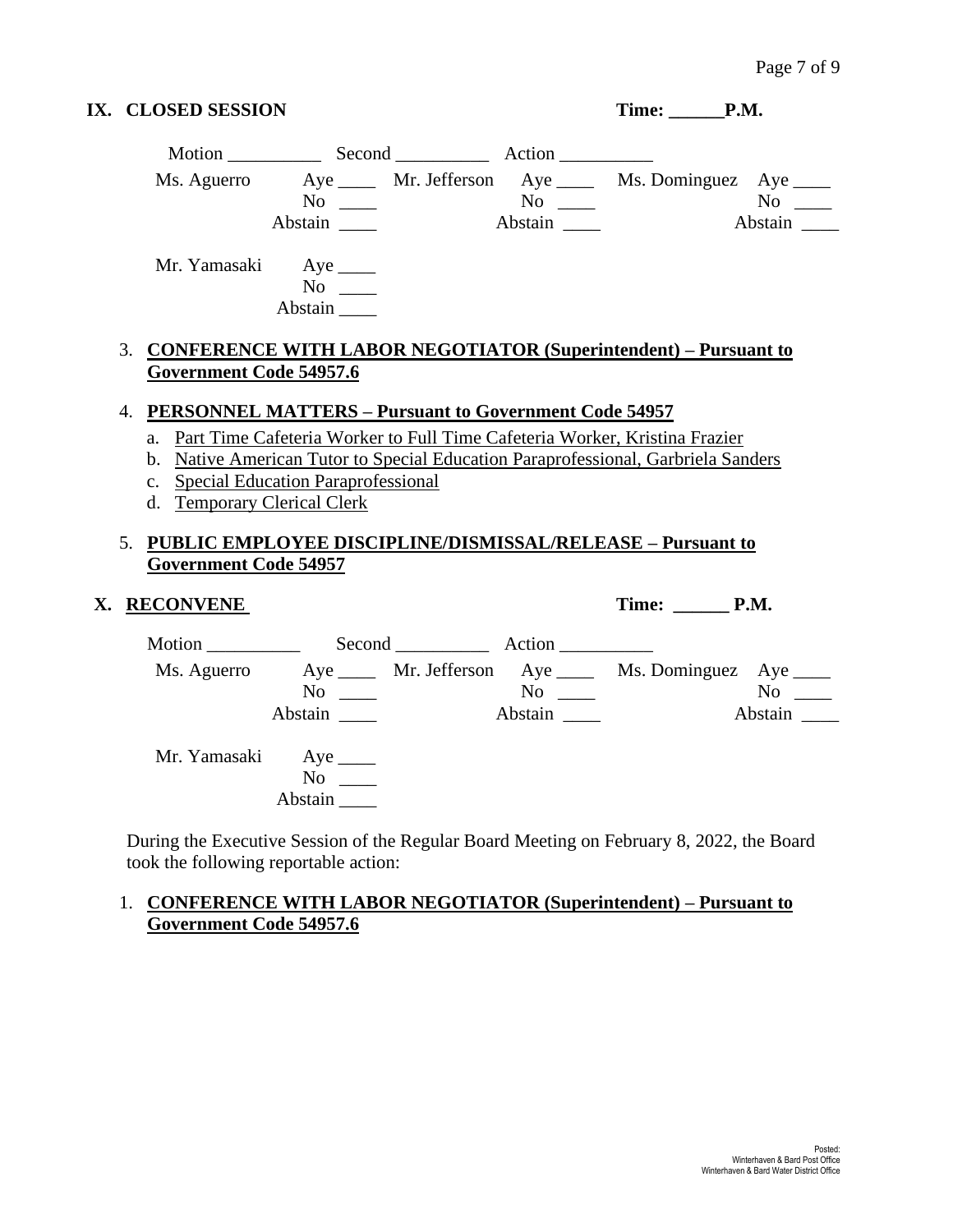# 2. **PERSONNEL MATTERS – Pursuant to Government Code 54957**

| a. Part Time Cafeteria Worker to Full Time Cafeteria Worker, Kristina Frazier |                                                                                   |                  |  |                                                              |  |  |  |
|-------------------------------------------------------------------------------|-----------------------------------------------------------------------------------|------------------|--|--------------------------------------------------------------|--|--|--|
|                                                                               |                                                                                   |                  |  |                                                              |  |  |  |
|                                                                               | Ms. Aguerro Aye _____ Mr. Jefferson Aye _____ Ms. Dominguez Aye ____              |                  |  |                                                              |  |  |  |
| Mr. Yamasaki Aye ______                                                       | $No \t —$<br>Abstain                                                              |                  |  |                                                              |  |  |  |
|                                                                               | b. Native American Tutor to Special Education Paraprofessional, Garbriela Sanders |                  |  |                                                              |  |  |  |
|                                                                               |                                                                                   |                  |  |                                                              |  |  |  |
|                                                                               | Ms. Aguerro Aye _____ Mr. Jefferson Aye _____ Ms. Dominguez Aye ____              |                  |  |                                                              |  |  |  |
|                                                                               | $No \_$                                                                           |                  |  | $No \ \_$<br>Abstain $\frac{1}{\sqrt{1-\frac{1}{2}}}\right)$ |  |  |  |
|                                                                               |                                                                                   | Abstain          |  |                                                              |  |  |  |
| Mr. Yamasaki Aye                                                              | $No \ \_$<br>Abstain                                                              |                  |  |                                                              |  |  |  |
|                                                                               | c. Special Education Paraprofessional                                             |                  |  |                                                              |  |  |  |
|                                                                               |                                                                                   |                  |  |                                                              |  |  |  |
|                                                                               | Ms. Aguerro Aye _____ Mr. Jefferson Aye _____ Ms. Dominguez Aye ____              |                  |  |                                                              |  |  |  |
|                                                                               | $No \ \_$                                                                         |                  |  |                                                              |  |  |  |
|                                                                               | Abstain                                                                           |                  |  |                                                              |  |  |  |
|                                                                               | Mr. Yamasaki Aye _____<br>$No \_$<br>Abstain                                      |                  |  |                                                              |  |  |  |
| d. Temporary Clerical Clerk                                                   |                                                                                   |                  |  |                                                              |  |  |  |
|                                                                               |                                                                                   |                  |  |                                                              |  |  |  |
|                                                                               | Ms. Aguerro Aye _____ Mr. Jefferson Aye ____ Ms. Dominguez Aye ____               |                  |  |                                                              |  |  |  |
|                                                                               | $No \ \_$                                                                         | $\overline{N_0}$ |  | $No \_$                                                      |  |  |  |
|                                                                               | Abstain                                                                           | Abstain          |  | Abstain                                                      |  |  |  |
| Mr. Yamasaki Aye                                                              | $No \ \_$<br>Abstain                                                              |                  |  |                                                              |  |  |  |